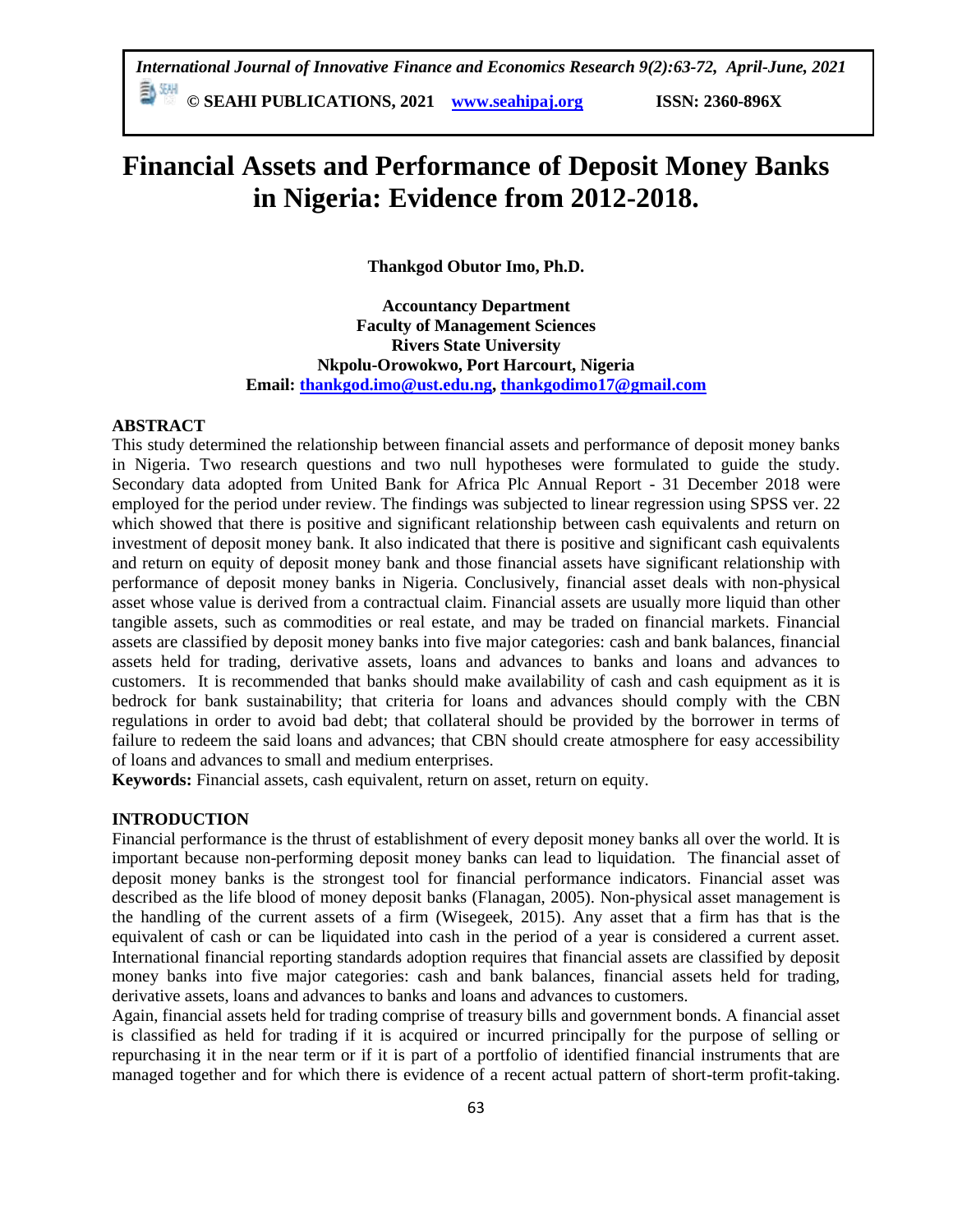Financial instruments included in this category are subsequently measured at fair value with gains and losses arising from changes in fair value recognized in net gains (losses) from financial instruments at fair value in the statement of profit or loss (Morales, 2017). Interest income and dividend income on financial assets held for trading are included in interest income and other operating income respectively. The amount and quality of financial assets held for trading can improve the income of a bank and thus increase the bank's financial performance.

Cash and bank balances constitute the amount of cash available to the bank for daily operations. It comprises of cash in hand and demand deposits. Cash equivalents are short term liquid investments that are readily convertible to known amounts of cash and that are subject to an insignificant risk of changes in value. Cash equivalents comprise deposits held at call with banks and other short-term highly liquid investments with original maturities of three months or less. For the purposes of the cash flow statement, cash and cash equivalents include cash and non-restricted balances with central banks. Cash and balances with central banks include cash and restricted and non - restricted deposits with the central bank. The carrying amount of balances with other banks is a reasonable approximation of fair value which is the amount receivable on demand. The amount and quality of cash and bank balances can improve the income of a bank and thus increase the bank's financial performance (Ganesan, 2007).

Loans and advances to banks consist of placements with banks and discount houses, including balances with other banks within and outside Nigeria and short term placements. The carrying amount of balances with other banks is a reasonable approximation of fair value which is the amount receivable on demand (Kagan, 2020). The estimated fair value of fixed interest bearing placement is based on discounted cash flows using prevailing money-market interest rates for the debts. The carrying amount represents the fair value which is receivable on maturity. The amount and quality of loans and advances to banks can improve the interest income of a bank and thus increase the bank's financial performance.

Loans and advances to customers consist of overdraft, term loans, staff loans and commercial papers. The general creditworthiness of a corporate customer tends to be the most relevant indicator of credit quality of a loan extended to it. However, collateral provides additional security and banks generally request that corporate borrowers provide it (Signoriello, 1991). The bank may take collateral in the form of a first charge over real estate, floating charges over all corporate assets and other liens and guarantees. Loans and advances to customers are net of charges for impairment. The estimated fair value of loans and advances represents the market value of the loans, arrived at by recalculating the carrying amount of the loans using the estimated market rate for the various loan types. The amount and quality of loans and advances to customers can improve the interest income of a bank and thus increase the bank's financial performance (Kolapo, Funso, Ayeni, Kolade & Oke, 2012).

It is apt to conduct this study in Nigeria because it is a growing economy and there are a lot of differences in the situation faced by deposit money banks in developed and developing countries. Prior research focuses on the effect of working capital (current assets less current liabilities) management on financial performance (Afza & Nazir, 2009). Very few prior research works consider current assets management as a merit on its own. For deposit money banks, the quality of management of current assets can make or mar them and a study, therefore, on the association between current assets management and financial performance is apt and relevant. Bank managers would benefit from the study findings, conclusions and recommendations because current assets are the fulcrum of assets earning income. Non-current assets do not generate income as fast as current assets. This study will contribute to the limited literature on the effect of financial assets financial performance of deposit money banks in Nigeria.

The term, financial performance, is also used as a general measure of a firm's overall financial health over a given period of time, and can be used to compare similar firms across the same industry or to compare industries or sectors in aggregation. Financial performance refers to the act of performing financial activity. In broader sense, financial performance refers to the degree to which financial objectives being or has been accomplished. It is the process of measuring the results of a firm's policies and operations in monetary terms (Kenton, 2020).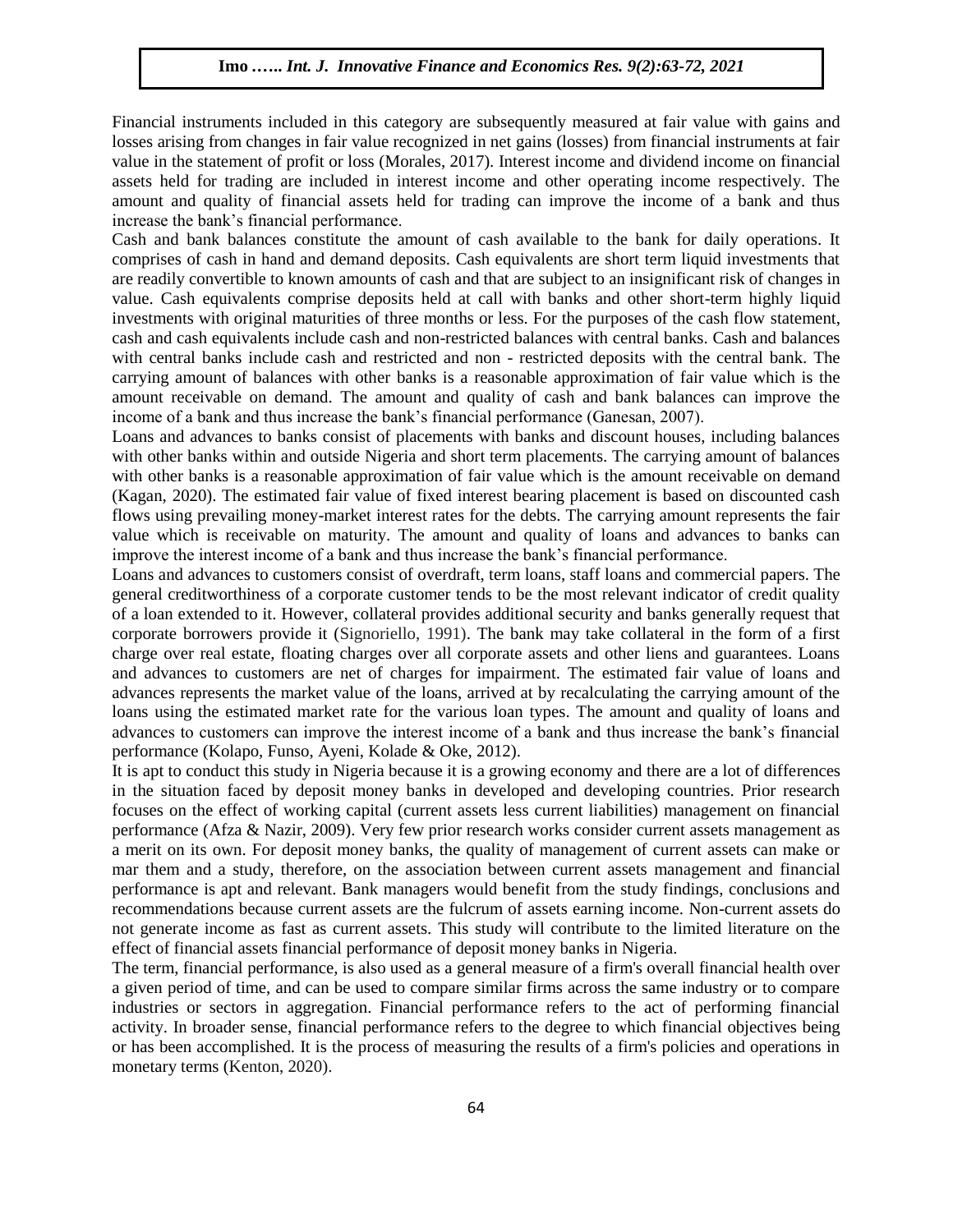There are many different ways to measure financial performance, but all measures should be taken in aggregation. All organizations have financial performance measures as part of their performance management, although there is debate as to the relative importance of financial and non-financial indicators. Proponents of financial performance measures argue that they are necessary because of the primary objectives of firms (Kaplan Financial, 2015). Line items such as gross revenue from operations, operating income or cash flow from operations can be used, as well as return on total assets. Financial performance exists at different levels of the organization. This study is mostly concerned with measuring the financial performance of the organization as a whole. Traditionally, financial performance measures are split into the following categories: profitability, liquidity/working capital, gearing and investor ratios.

Glossary looks at financial assets which include cash equivalent, bank deposits, loans, stock (share equity). The major challenges associated with bank performance in respect with financial asset are revealed in the accounting treatment of financial asset under International financial reporting standard (IFRS).

Deposit money banks in Nigeria suffer a huge setback on exchange rates due to dollars fluctuation and as such could affect the financial assets with fixed or with determinable payments hold till maturity. This works in a developed nation, like USA, Canada, Germany, UK, etc.

It is practical noted that banks in Nigeria lack the uniformity in accounting treatment of financial assets held for trading which are acquired or incurred principally for the purpose of selling, or are part of a portfolio with evidence of short-term profit-taking, or are derivatives measured at fair-value (arms-length transaction) through profit or loss. This situation could not work in Nigeria due to paralytic conditions of Nigeria economy saddled with a lot of fluctuation in the stability of financial policies and regulations. Cash and cash equivalent at time do not work well in Nigeria due to economic instability in redeeming payment of after 90 days. So, often it proceeded more than 90 days.

One of the banks' crucial health indicators is its ability to generate cash and cash equivalents. So, a bank with relatively high net assets and significantly less cash and cash equivalents can mostly be considered an indication of non-liquidity which is a minus to bank profitability.

However, many deposit money banks in Nigeria today are making huge losses due to the problem of nonperforming loans in their books. The possibility of a bank to make losses as a result of loans defaults by debtors often happens in the financial sector especially banks. This is clearly a negative effect against the bank performance. Non-Performing Loans is the possibility of a borrower defaulting an unpaid loan either partly or in full (Basel Committee on Banking Supervision, 2001).

For financial assets to be measured at fair value through profit or loss by designation, designation is only possible at the amount the asset was initially recognized at. This amount usually varies to poor economy. The gap this study seeks to cover is to evaluate the effectiveness of cash and cash equivalence, loans, bonds, stock (share equity) and returns on asset and investment respectively.

## **Research questions**

- (i) What is the relationship between cash equivalent and return on assets of deposit money banks in Nigeria?
- (ii) What is the relationship the relationship between cash equivalent and return on equity deposit money banks in Nigeria?

# **Hypotheses**

- (i) There is no significant relationship between cash equivalent and return on assets of deposit money banks in Nigeria.
- (ii) There is no significant relationship the relationship between cash equivalent and return on equity of deposit money banks in Nigeria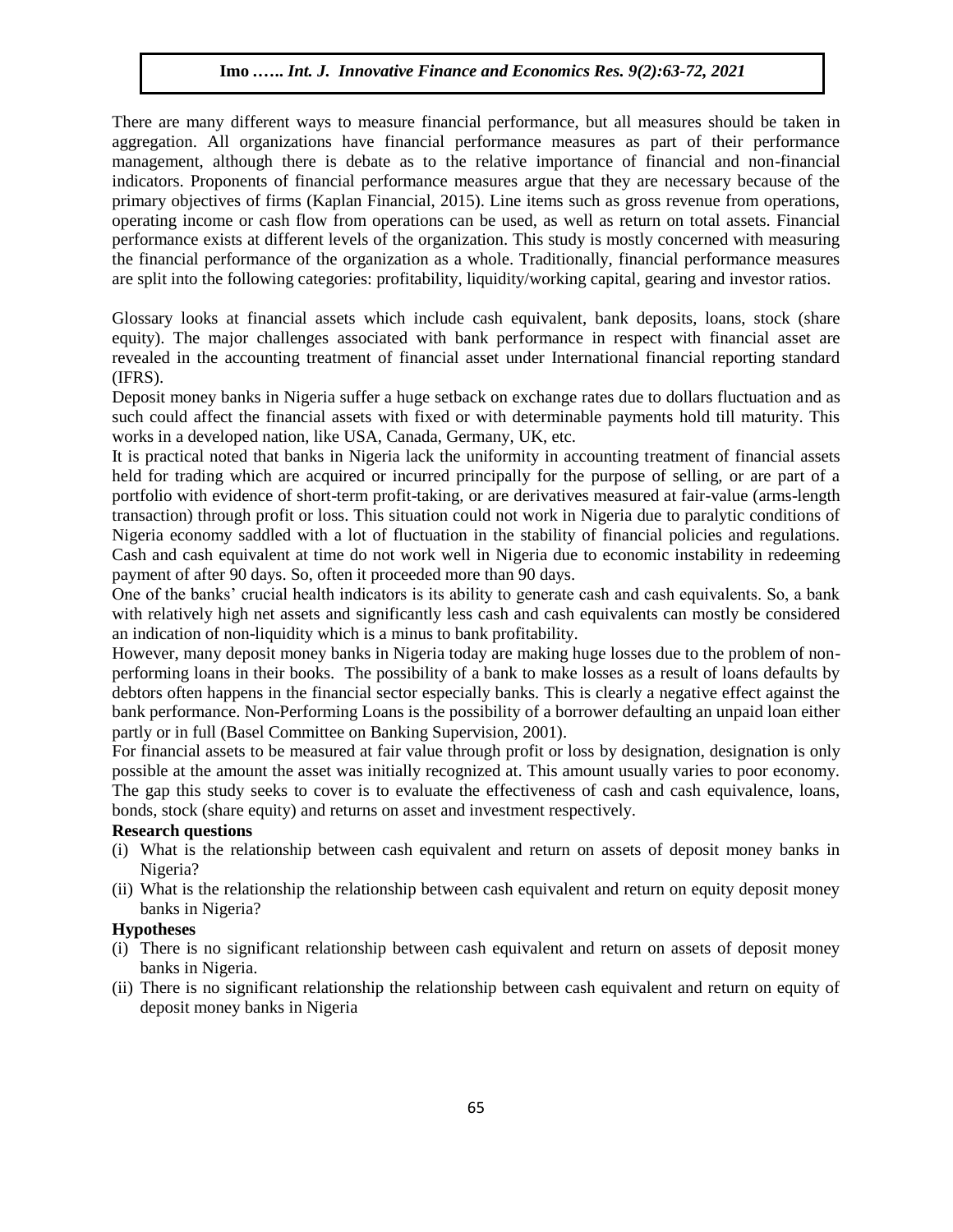# **Literature Review**

# **Financial Hierarchy Theory**

The financial hierarchy theory established by Donaldson (1961) was rationalized by Myers and Majluf (1984) in respect of financial approach to theory. Regarding this theory, scholars are interested in the relationship between liquid assets and the value of the firm. Also, how these liquid assets optimize capital structure of the firm in the long run (Kytonen, 2002). Financial theory reflects the liquidity management problem on the basis of optimizing the capital structure of a firm. Kytonen suggested that cash management can be linked to financial theory by considering its relevance in an imperfect / under developed market. In other words, adding cash balances to such financial theoretic models as capital asset pricing model (CAPM) or Modigliani-Miller (M&M) model links cash management to the financial theory. The effects of the inclusion of cash balances in these theoretical models show the significance of liquid assets for the value of the firm.

The financial hierarchy theory is also called the Pecking Order Theory of Liquidity (behavioral theory of corporates), otherwise, Pecking Order theory of cash management adopting financial approach to theory. It evolved as a result of imperfections (emphasizes is on information asymmetry problem) in the capital market. In reality, management of firms does possess insider information which the investors, financial analysts, and general public do not have. The theory was postulated by Myers and Majluf (1984) claiming that managers would in most instances finance capital deficit via the public offer of new securities. According to the theory, in the event where retained earnings and other internal source of financing will be low to invest, then, manager will issue debt and only issue new equity as a last recourse. To achieve manufacturing firms' profit optimization objective, optimal / adequate cash and cash equivalents (financial slack) must be maintained to prevent transaction and other costs inherent in sourcing financing from outside. The theory insinuates the non-existence of an optimal level of cash holdings given that an optimal level of debt does not exist.

## **Financial Asset**

Financial asset is a non-physical asset whose value is derived from a contractual claim, such as bank deposit, bonds and stocks. Charumathi (2008) defined financial asset as a dynamic process of planning, organizing, coordinating, and controlling the asset and liabilities: theirs mixes, volume, maturities, yield and costs in order to achieve a specified net interest income.

In order words, it deals with the optimal investment of asset in view of meeting current goals and future liabilities. It is related the management of the risk associated with liquidity mismatch, interest rates and foreign exchange movement. Financial assets are concerned with an attempt to match assets and liabilities in terms of maturity and interest rate sensitivity to minimize interest rate and liquidity risks (Zawalinska, 1999).

Financial assets are usually more liquid than other tangible assets, such as commodities or real estate, and may be traded on financial markets. Financial assets is contract that do not contain contingency, that is irrespective of any conditions, generate financial claims having demonstrable value over which ownership right are enforced, individually or collectively, and from which economic benefits can be derived by using or holding them. Examples of financial assets are monetary gold, currency deposits, and securities other than shares, borrowings, loans, shares, and other equity, other accounts receivable /payable, financial derivatives. Assets earn revenue for the banks and include cash, securities, loan and property and equipment that allow it to operate.

## **Cash Equivalents**

These refer to the line item on the statement of financial position that reports the value of a company's assets that are cash or can be converted into cash immediately. It includes banks accounts, marketable securities, commercial paper, treasury bills and short term government bonds with a maturity date of three months or less. Marketable securities and money market holdings are considered cash equivalents because they are liquid and not subject to material fluctuations in value. One of the major services of a bank is to supply cash on demand, whether it is a deposit or withdrawing money or writing a cheque or a bank customer withdrawing on a credit line. Balance of payment manual (1993), a bank needs cash to pay bills,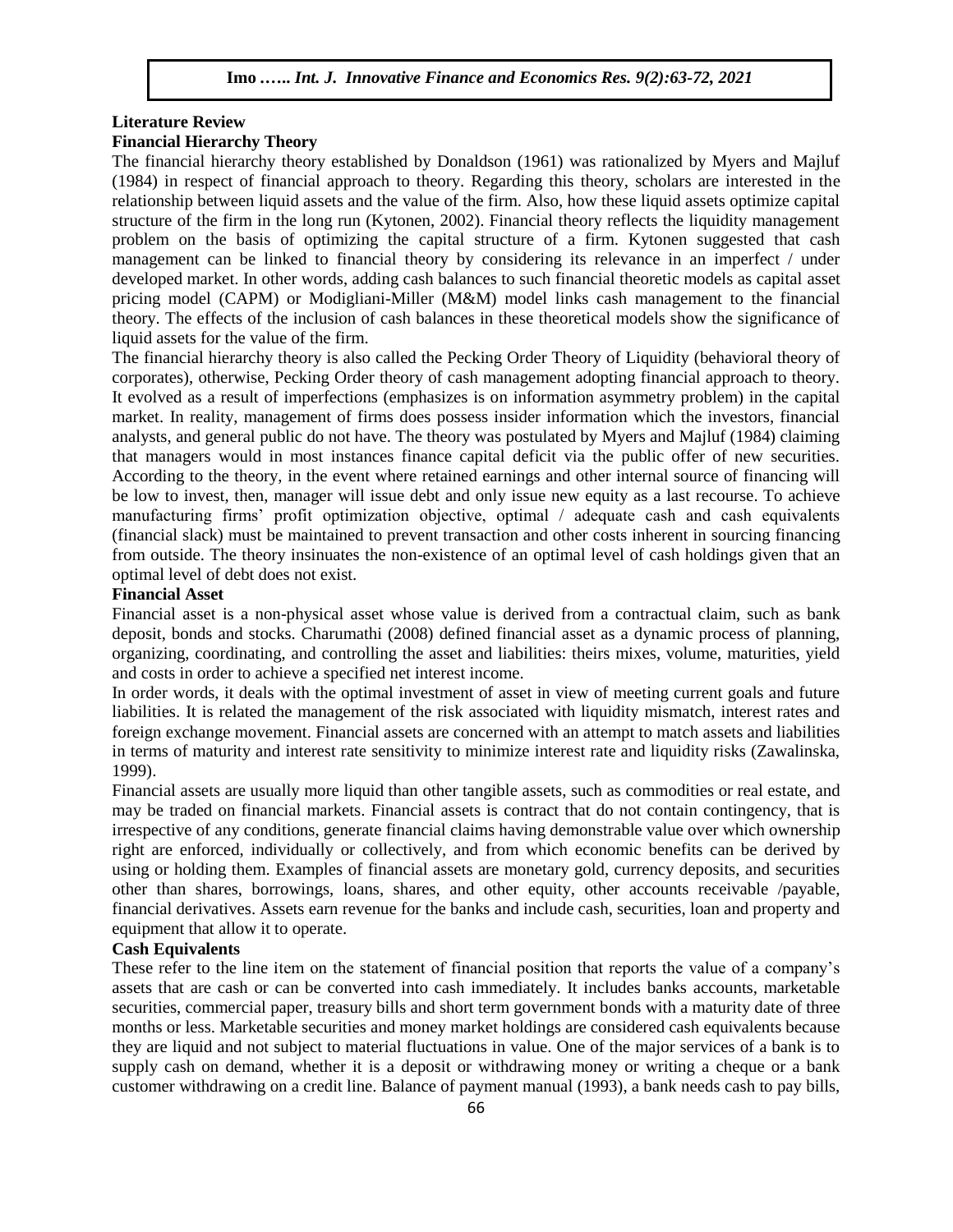but while bills are predictable in both amount and timing, cash withdrawals by customers are not, hence, a bank must maintain a certain level of cash compared to its liabilities to maintain solvency (Takon & Ogakwu (2019).

Cash is money in form of currency. This includes all bills, coins and currency notes. A demand deposit is a type of account from which funds may be withdrawn at any time without having to notify the institution. Examples of demand deposits accounts include checking accounts and saving accounts. All currency balances as of the date of financial statements of deposit account are included in cash totals. Another source of cash is cash in the process of collection. When a bank receive a cheque, it must present the cheque to the bank on which it is drawn for payment, previously, this used to take several days but nowadays, cheque are been processed electronically and many transfers of funds are being conducted electronically instead of using cheque. So this category of cash is diminishing significantly and will probably disappear when all financial transactions finally become electronic (Hutchison, Farris & Anders, 2007).

## **Financial Performance**

Financial results can be quantified through different measurement methods, such as return on asset, return on investment, return on equity, earnings per share, net profit margin. But for the interest of this work, we look at two ways: return on equity and return on asset.

Kwan (2003) also mentioned that the financial position report is a common indicator of the financial condition of an organization over a period of time and is used for comparison in a similar industry. In fact, there are different ways to measure financial results. Efficiency can be measured using a variety of methods, such as billing technology, which includes return on capital, return on investment and return on investment.

# **Return on equity (ROE)**

ROE is a significant indicator for financial results which reveals how best a firm put the resources to maximize profits. ROE is a ratio of the profitability of an enterprise in relation to the book value of equity, also known as net assets or assets less liabilities. The quota is computed as: Distribution of net income over equity (net income / equity). A low ratio may mean that the principal objective of the management (owner's rich maximization) is not established. A high ratio means that the management goals are set

(http://www.investopedia.com/terms/r/returnonequity.asp) ROE is used in particular to compare performance between companies in a similar industry.

ROE measures management ability and intensity to generate income from the available equity within its framework.

(http://www.investopedia.com/ratios/profitability-indicator/ratio4.asp).

In each case the profitability (capital income) is the division of the numerator and the denominator as contain the formula: Dividing by sales generates profit margins, dividing by shareholders equity produces ROE.

#### **Return on Assets**

Return on assets (ROA) is a financial ratio that earns the percentage of the company's earnings in relation to total assets. It is generally defined as net income divided by total assets. The net result is derived from the company's income statement and is the result after tax. Assets are read from the balance sheet and comprise liquid assets, inventory, land, capital utilization depreciated and the value of intellectual property, such as patents. Businesses acquired may also have a category called "goodwill" which pays extraordinary money to the company over its own book value at the acquisition date. Because assets will tend to fluctuate over time, average assets must be used for the period to be measured. Thus, ROA for the quarter should be based on quarterly earnings divided by average assets in the quarter. ROA is a ratio, but usually presented as a percentage (Bernstein et al., 2000).

The more capital intensive a company is, the harder it will be pressure to achieve a high ROA. For example, a large equipment manufacturer will require very significant assets simply to do what it does; the same applies to a power station or a pipeline. A fashion designer, advertising agency, software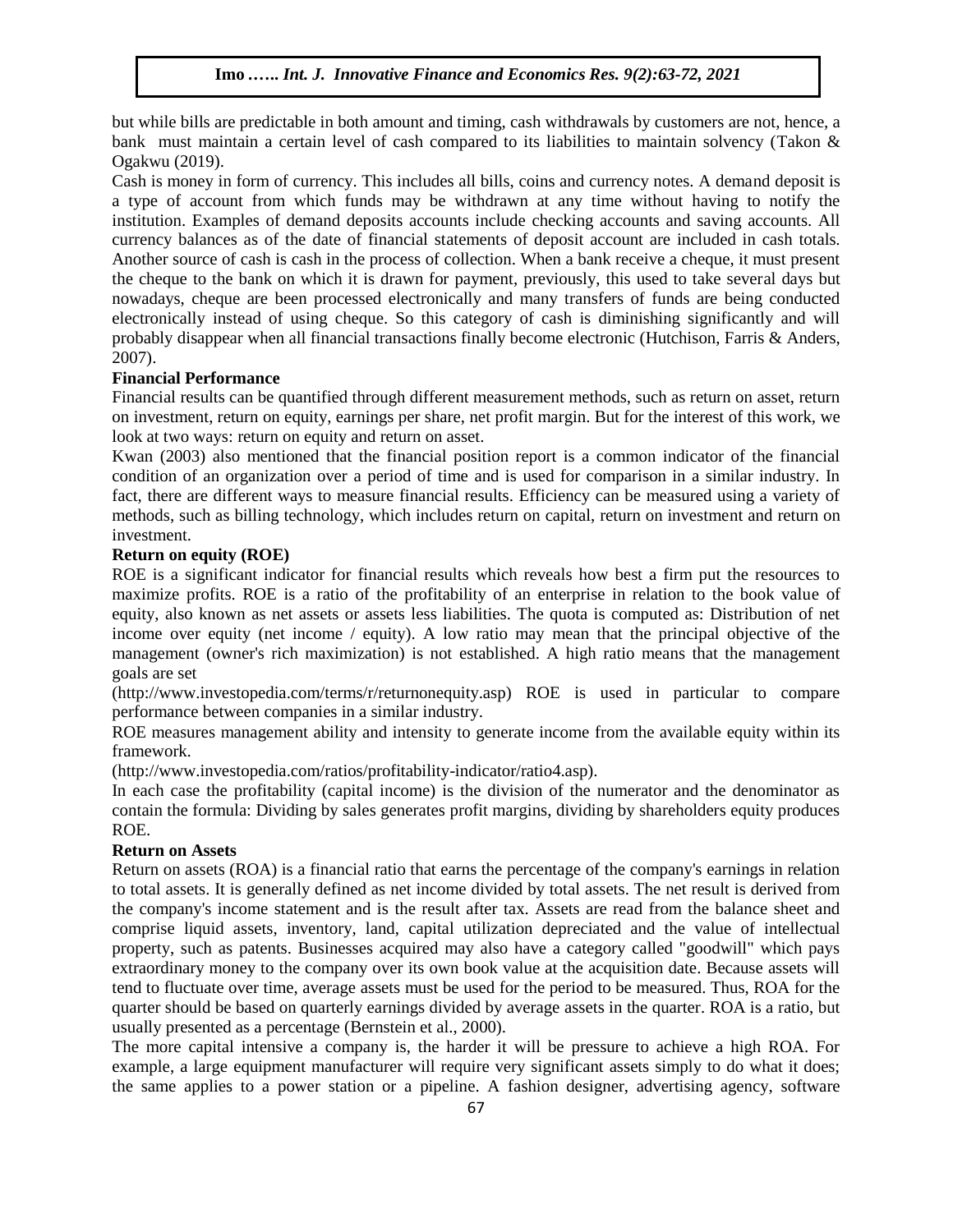company or publisher can only require minimal capital equipment and will thus produce a high ROA (Albrecht, et al., 2005).

The difference between a highly capitalized company and a company that mainly rely on intellectual property or creative assets is that, in case of failure, the capital-intensive company still wants assets that can be converted into real money while a concept-based company will fail, When its art is no longer started, it will leave a few computers and furniture behind it. Therefore, ROA is used by investors as one of several ways of measuring a company within an industry and comparing it über die, playing the same rules (Baker, 2005).

#### **Empirical Review**

Abata (2014), examined financial assets and performance in Nigeria using secondary data obtained from the annual reports and accounts of the six largest banks listed on the Nigeria stock exchange based on the market capitalization with a simple interval of fifteen years period from 1999 to 2013. the study adopted the use of ratio as a measure of bank performance and asset quality since it is a verifiable means for gauging the level of activities while the data were analyzed using the Pearson correlation and regression tool of the SPSS 17.0. The findings reveal that asset quality had a statistically relationship and influence on bank performance. Based on the findings the study recommends policies that would encourage revenue diversification, minimize credit risk, and encourage banks to minimize their liquidity holdings.

Onyeka, Nnado & Iroegbu, (2018) studies examined the relationship between cash (including liquid substitutes) and profitability of listed firms in the manufacturing sector of the Nigerian Stock Exchange. Expost-facto research approach via quantitative panel methodology was employed to evaluate the effect of the cash and cash equivalents on the dependent variable. Data were collated from the audited annual reports of thirty-six (36) manufacturing firms listed on the Nigerian Stock Exchange for the fifteen year period: 2003-2017. Diagnostic tests were carried out on the collated data using Levin-Lin-Chu panel unitroot test which confirmed their stationarity and Westerlund Panel Cointegration Tests that depicted the variables were not cointegrated in the long run. Further, Hausman test confirmed the consistency and suitability of the Fixed Effects (FE) multiple regression model. Hypothetical statements tested portrayed the existence of a significant positive influence of cash and cash equivalents on return on assets of the sampled firms. These results imply that optimizing firms' profits necessitate striking the best liquidity profitability trade-offs, otherwise firms keeping insufficient liquid assets may be forced to borrow from external sources at exorbitant costs or become illiquid. The study concurred that Nigerian manufacturing firms' profitability is significantly influenced by the adequacy of cash holdings.

Mihail (2009) did a study on how asset liabilities management affects profitability of banks. The main goal of this paper was to analyze the asset-liability management in bank for the 2004-2011 periods, using a panel of over 30 banks across Europe. The analysis was carried using the canonical correlations where she tested for a linear dependency between two variables, that is, (the structure of assets and liabilities). The study concluded that in order to be effective in banks, the management of assets and liabilities must take into consideration the risk level, liquidity, profit, solvency, the level of loans and deposits.

Gamayuni (2015) tests empirically the relationship between intangible assets, financial policies, and financial performance on the firm value at going-public company in Indonesia. Path analysis was used to ascertain the relationship between intangible assets, financial policies, financial performance, and firm value at going-public company in Indonesia in the year 2007 to 2009. This study also provides empirical evidence that Intangible assets, financial policies, financial performance have significant influence to the firm value simultaneously. Intangible assets have no significant influence to financial policies, but has positive and significant influenced to financial performance (ROA) and firm value. Debt policies and financial performance (ROA) influenced firm value positive and significant. Financial statements limitation in measuring and disclosing intangible assets is the cause of significant difference between book value equity and market value equity. Measurement and disclosure of intangible assets (intellectual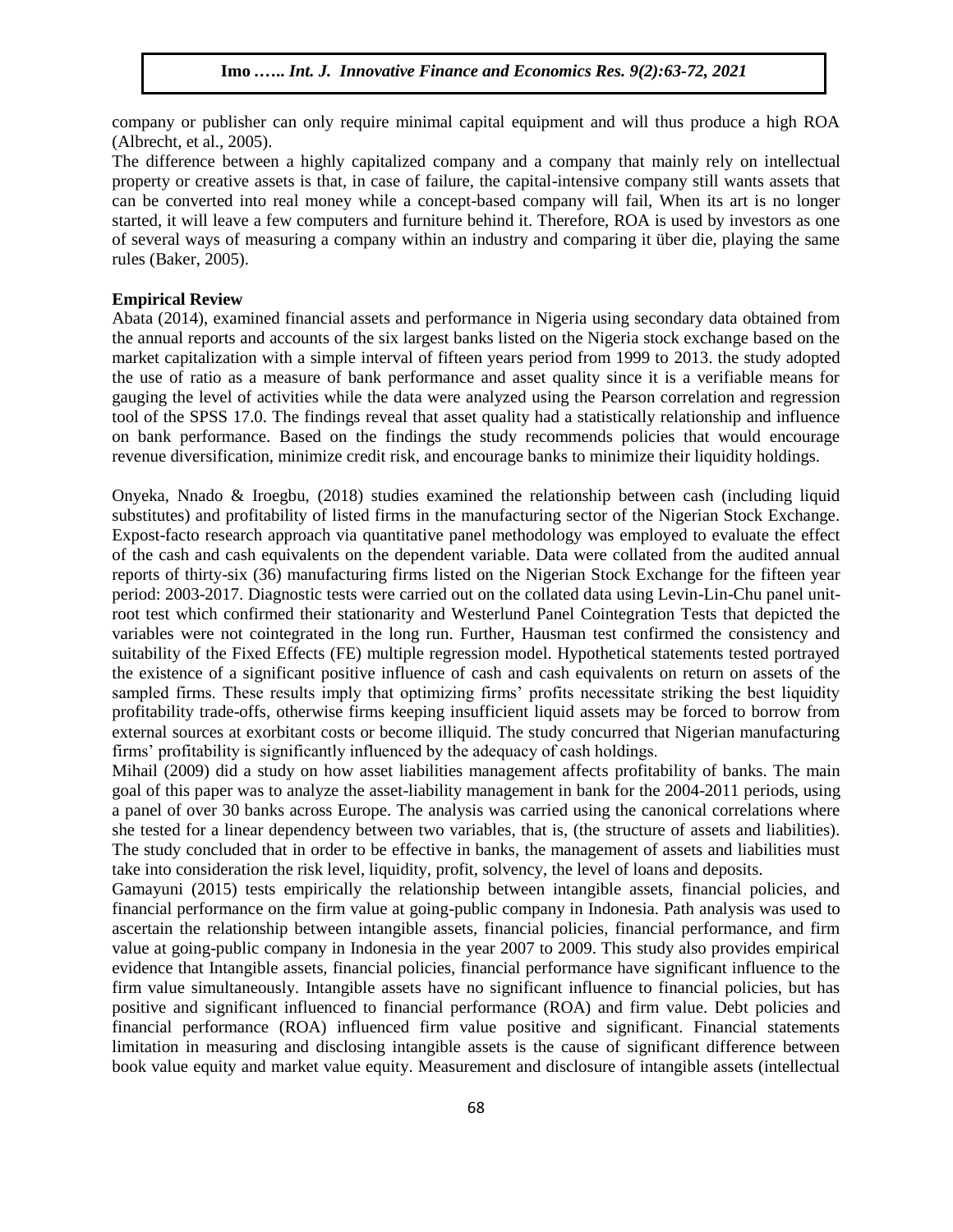capital) precisely and accurately is very important, because intangible assets have a positive and significant effect on the firm value.

#### **METHODOLOGY**

The researcher employs the correlational research design. The study made use of time series and secondary procedure in estimating the effect of financial assets on the performance of banks in Nigeria. The study area comprised of only United Bank for Africa (UBA) out of nineteen (19) deposit money banks in Nigeria as population of the study. The data used for the research were extracted from the Annual Financial Reports of CBN Bulletin of 2019.

The functional representation of the model is as follows. FA = F (BD, BO) .....................................................(1)

Statistically given as

PLA = a0 + a1CE + a2BDt + Ut............................ (2)

The estimated equation will be

Where,  $FA = Financial asset$ ;  $CE = Cash equivalent$ a0 = Constant or intercept ;  $a1 - a2$  = coefficient of the independent variables or slope; A priori expectations.

## **Method of data analysis**

Linear regression was adopted for the analysis of the secondary data from 2012 to 2018 to determine the relationship between the independent and dependent variables. The formula of the regression equations (R) and the coefficient of determination  $(R^2)$  are described mathematically below: Regression formula;  $y = a + bx$ 

Slope (b) =  $(NSXY - (SX)(SY)) / (NSX2 - (SX)2)$ 

(i) Intercept (a) =  $(SY - b(SX)) / N$ 

(ii) The transposing of Eqn (i) into (ii)

$$
r = \frac{N\Sigma XY - (\Sigma X)(\Sigma Y)}{\sqrt{N\Sigma X^2 - (\Sigma X)^2 \left[ (N\Sigma Y^2 - (\Sigma Y)^2 \right]}}
$$
 (i)

# **RESULTS AND DISCUSSION**

**Data Presentation**

### **Table 1: Financial Assets and Financial Performance UBA (2012-2018)**

| Years | Cash and Cash      | <b>Return on Asset</b> | Return on Equity |  |  |
|-------|--------------------|------------------------|------------------|--|--|
|       | Equivalent $(N'b)$ | $(N^{\prime}b)$        | $(N^{\prime}b)$  |  |  |
| 2012  | 714,115            | 2,272,923              | 192,467          |  |  |
| 2013  | 716,803            | 2,642,296              | 235,036          |  |  |
| 2014  | 812,359            | 2,762,573              | 265,406          |  |  |
| 2015  | 655,371            | 2,752,622              | 332,621          |  |  |
| 2016  | 760,930            | 3,504,470              | 448,069          |  |  |
| 2017  | 890,142            | 4,677,802              | 589,113          |  |  |
| 2018  | 945,201            | 5,200,976              | 642,902          |  |  |

**Source: Adopted from United Bank for Africa Plc Annual Report - 31 December 2018.**

For the purpose of this study a fragment of financial asset and financial performance of UBA were extracted for the analyses using descriptive statistics. The cash and cash equivalent of 2012 were valued at N714,115, with a corresponding value of return on asset and equity at N2,272,923,000b and N192,467,000b respectively, this shows bank profitability under review. In 2013 there was an increase of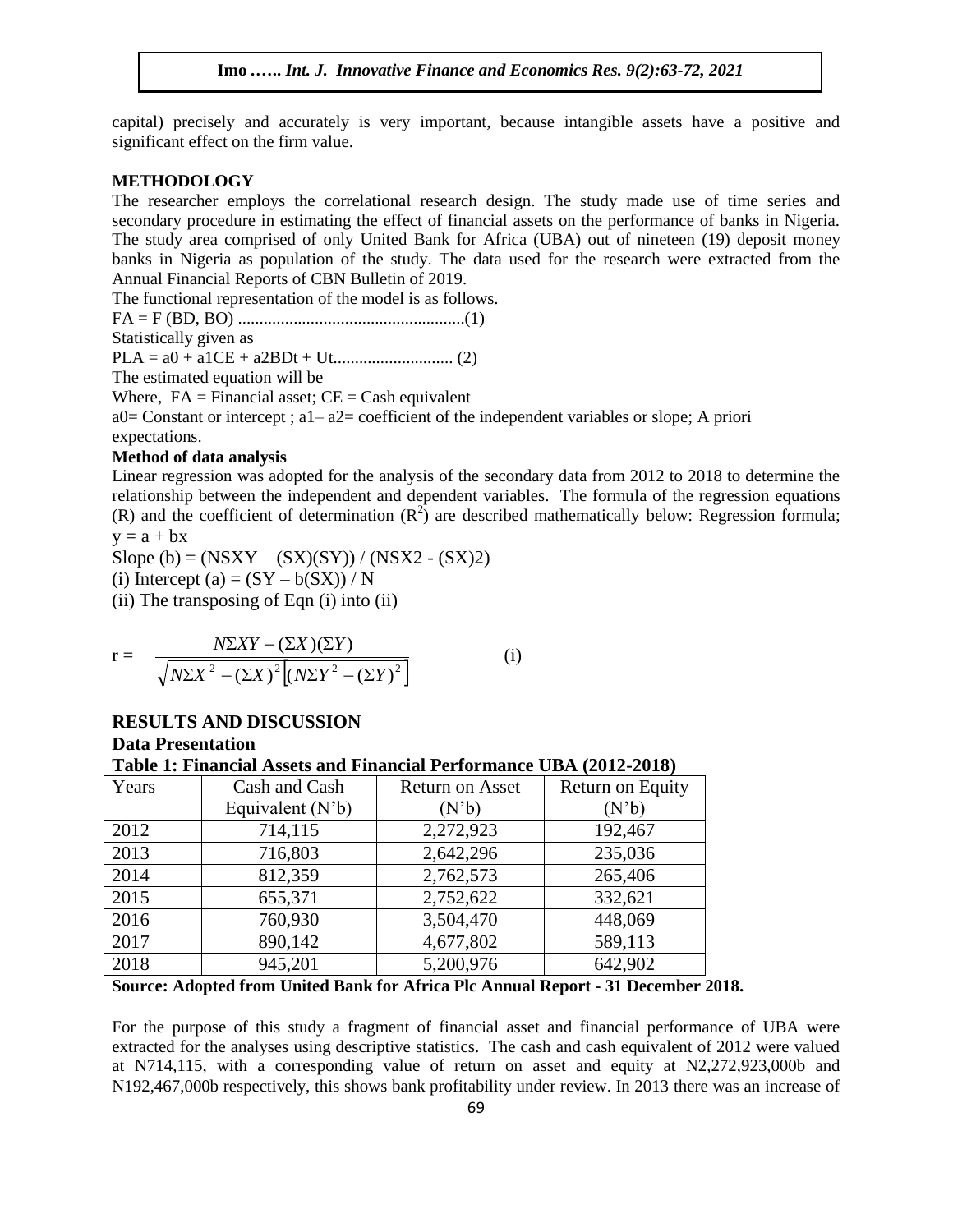cash equivalent at N716,803,000b with corresponding return on asset and return on equity valued at N2,642,296,000b and N235,036,000b respectively.

The activities of 2014 showed an increase of cash equivalent compared to 2013 at N812, 359,000b with corresponding return on asset and return on equity at N2, 762,573,000b and N265, 406,000b. In 2015 cash equivalent has a shape downward deviation of N655,371,000.with returns on asset and equity at N2,752,622,000b and N332,621,000b respectively. The financial assets of 2016 revealed a cash equivalent of N760,930,000b with return on asset and return on equity at N3,504,470,000b and N448,069,000b which is significant compared to other years.

The financial assets of 2017 indicated a cash equivalent of 11.2% increase at N890,142,000b with corresponding value of return on asset and return on equity at N4,677,802,000b and N589,113,000b respectively which is significant compared to other two previous years. The financial assets of 2018 maintained a cash equivalent of N945,201,000b with corresponding value of return on asset and return on equity at N5,200,976,000b and N642,902,000b respectively which is significant compared to other years. This activities ratio revealed that UBA financial assets is very profitable using return on asset and return on equity as an indices of financial performance of UBA using trend data for analysis.

## **Test of Hypothesis**

Linear regression results containing model summary have shown in tables 3 to 4 using SPSS Ver. 22 for test of hypotheses 1 to 2 respectively.

|       |               |          |        |                                                            | <b>Change Statistics</b> |          |     |     |                  |                   |
|-------|---------------|----------|--------|------------------------------------------------------------|--------------------------|----------|-----|-----|------------------|-------------------|
| Model |               | R Square | Square | Adjusted R Std. Error of R Square<br>the Estimate   Change |                          | F Change | df1 | df2 | Sig. F<br>Change | Durbin-<br>Watson |
|       | $886^{\circ}$ | 784      | .741   | 5.71044E5                                                  | 784                      | 18.175   |     |     | .008             | 2.875             |

**Table 2: Model Summary of cash equivalent and return on assets (ROA) Output**

a. Predictors: (Constant), CASH\_EQUIVALENT

b. Dependent Variable: RETURN\_ON\_ASSET

Table 2 revealed the relationship between cash equivalent and return on assets (ROA) at r.886 and  $r^2$ .784 which are greater than the p-value of 0.05 level of significant, therefore, we uphold that there is positive and significant relationship between cash equivalent and return on assets of UBA bank as contained in the analysis of research question one using the extract of 2012 to 2018 UBA Annual financial performance. Here, the Durbin-Watson of 2.875 showed the presence of autocorrelation between the independent and dependent variables.

**Table 3: Model summary cash equivalent and return on equity (ROE)** 

|       |                   |        |        |                                                   | <b>Change Statistics</b> |          |     |  |                        |                   |
|-------|-------------------|--------|--------|---------------------------------------------------|--------------------------|----------|-----|--|------------------------|-------------------|
| Model | R                 | Square | Square | Adjusted R Std. Error of R Square<br>the Estimate | Change                   | F Change | df1 |  | Sig. F<br>$df2$ Change | Durbin-<br>Watson |
|       | .803 <sup>a</sup> | .645   | .574   | 15710E5                                           | .645                     | 9.097    |     |  | .030                   | 2.410             |

a. Predictors: (Constant), CASH\_EQUIVALENT

b. Dependent Variable: RETURN\_ON\_EQUITY

Table 3 indicated the relationship between cash equivalent and return on equity (ROE) at r. 803<sup>a</sup> and  $r^2$ .645 which are greater than the p-value of 0.05 level of significant, therefore, we uphold that there is positive and significant relationship between cash equivalent and return on equity of UBA bank as contained in the analysis of research question two using the extract of 2012 to 2018 UBA Annual financial performance. Here, the Durbin-Watson of 2.410 revealed the presence of autocorrelation between the independent and dependent variables.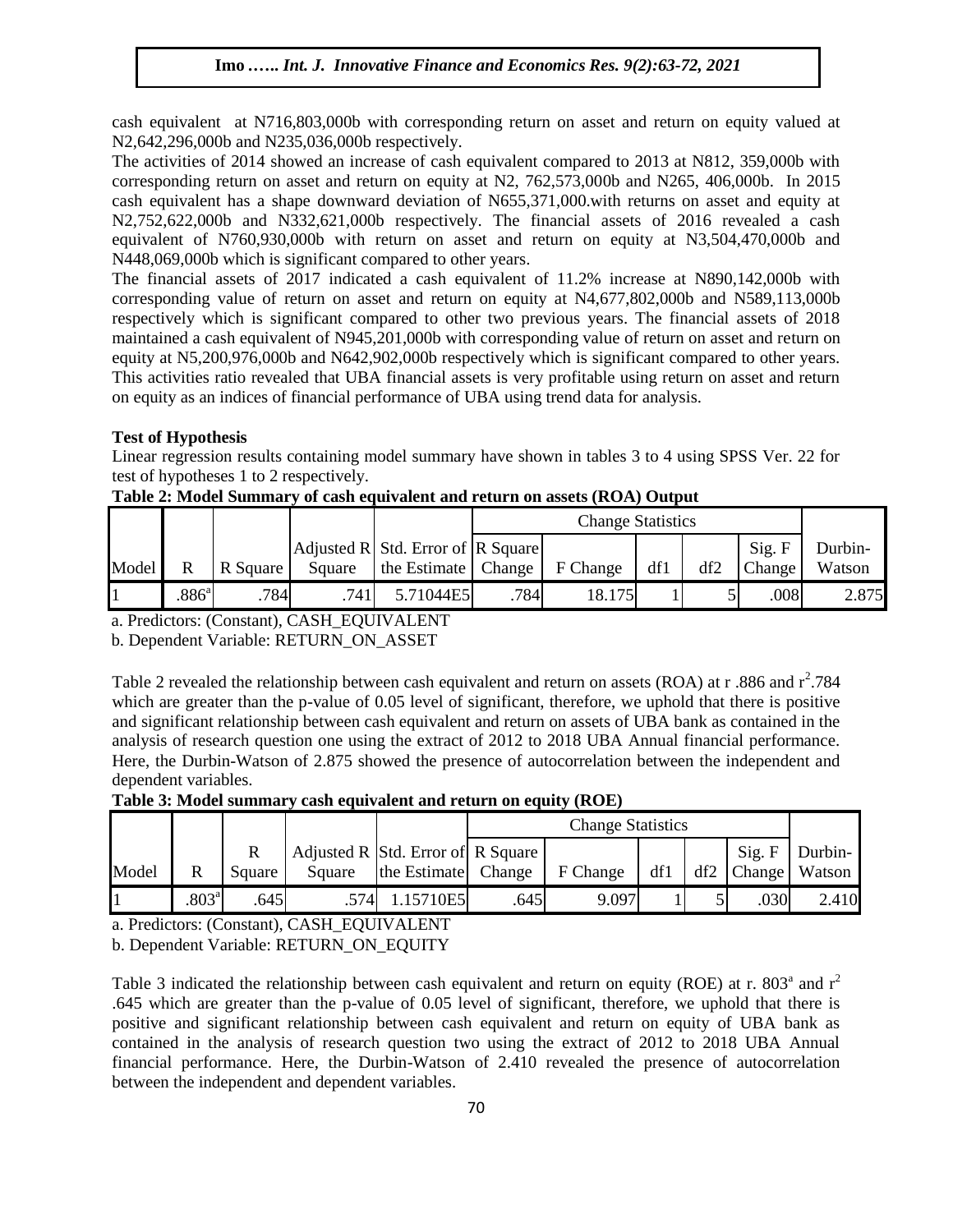## **DISCUSSION OF FINDINGS**

# **Cash equivalent and return on assets (ROA) of deposit money banks in Nigeria**

Table 2 revealed the relationship between cash equivalent and return on assets (ROA) at r .886 and  $r^2$  = 0.784 which are greater than the p-value of 0.05 level of significant, therefore, we uphold that there is significant relationship between cash equivalent and return on assets of UBA bank as contained in the analysis of research question one using the extract of 2012 to 2018 UBA Annual financial performance. The result of this present study falls within the survey of Coleman (2014) which shows the relevance of cash and cash equivalent on the performance of banks using 999 employees of zenith bank. He also factored that fund in cash and equivalent help secure financial position of banks. Onyeka, Nnado & Iroegbu (2018) studies examined the relationship between cash (including liquid substitutes) and profitability of listed firms in the manufacturing sector of the Nigerian Stock Exchange.

## **Cash equivalent and return on equity (ROE) of deposit money banks in Nigeria.**

Table 3 indicated the relationship between cash equivalent and return on equity (ROE) at r. 803 and  $r^2$ .645 which are greater than the p-value of 0.05 level of significant, therefore, we uphold that there is positive and significant relationship between cash equivalent and return on equity of UBA bank as contained in the analysis of research two question using the extract of 2012 to 2018 UBA Annual financial performance. The work of Sathyamoorthi & Dzimiri (2020) on examination of the impact of liquidity (cash) management on the financial performance of deposit money banks in Botswana agrees with the present study.

## **CONCLUSION**

In conclusion, financial asset deals with non-physical asset whose value is derived from a contractual claim. Financial assets are usually more liquid than other tangible assets, such as commodities or real estate, and may be traded on financial markets. Financial assets are classified by deposit money banks into five major categories: cash and bank balances, financial assets held for trading, derivative assets, loans and advances to banks and loans and advances to customers. Cash, stocks, bonds, mutual funds, and bank deposits are all are examples of financial assets.

#### **RECOMMENDATIONS**

From the results, the following were recommended;

- i. That banks should make availability of cash and cash equipment as it is bedrock for bank sustainability.
- ii. That criteria for loans and advances should comply with the CBN regulations in order to avoid bad debt.
- iii. That collateral should be provided by the borrower in terms of failure to redeem the said loans and advances.
- iv. That CBN should create atmosphere for easy accessibility of loans and advances to small and medium enterprises.

#### **REFERENCES**

- Abata, M. A., (2014). Assets Quality and Bank Performance: A Study of Commercial Banks in Nigeria. *Research Journal of Finance and Accounting*, 5 (18), 39 – 44.
- Afza, T. & Nazir, M. (2009). Impact of aggressive working capital management policy on firm's profitability. *IUP J. Applied Finance,* 15: 19-30.
- Albrecht, W. S., Albrecht, C. C., Albrecht, C. O., & Zimbelman, M. F., (2006). *Fraud Examination*. Canada: South Western.
- Basel Committee on Banking Supervision, (2001).
- Charumathi, B. (2008). Asset Liability Management in Indian banking industry with special reference to interest rate risk management in ICICI Bank. *Proceeding of World Congress on Engineering*. 7- 18.